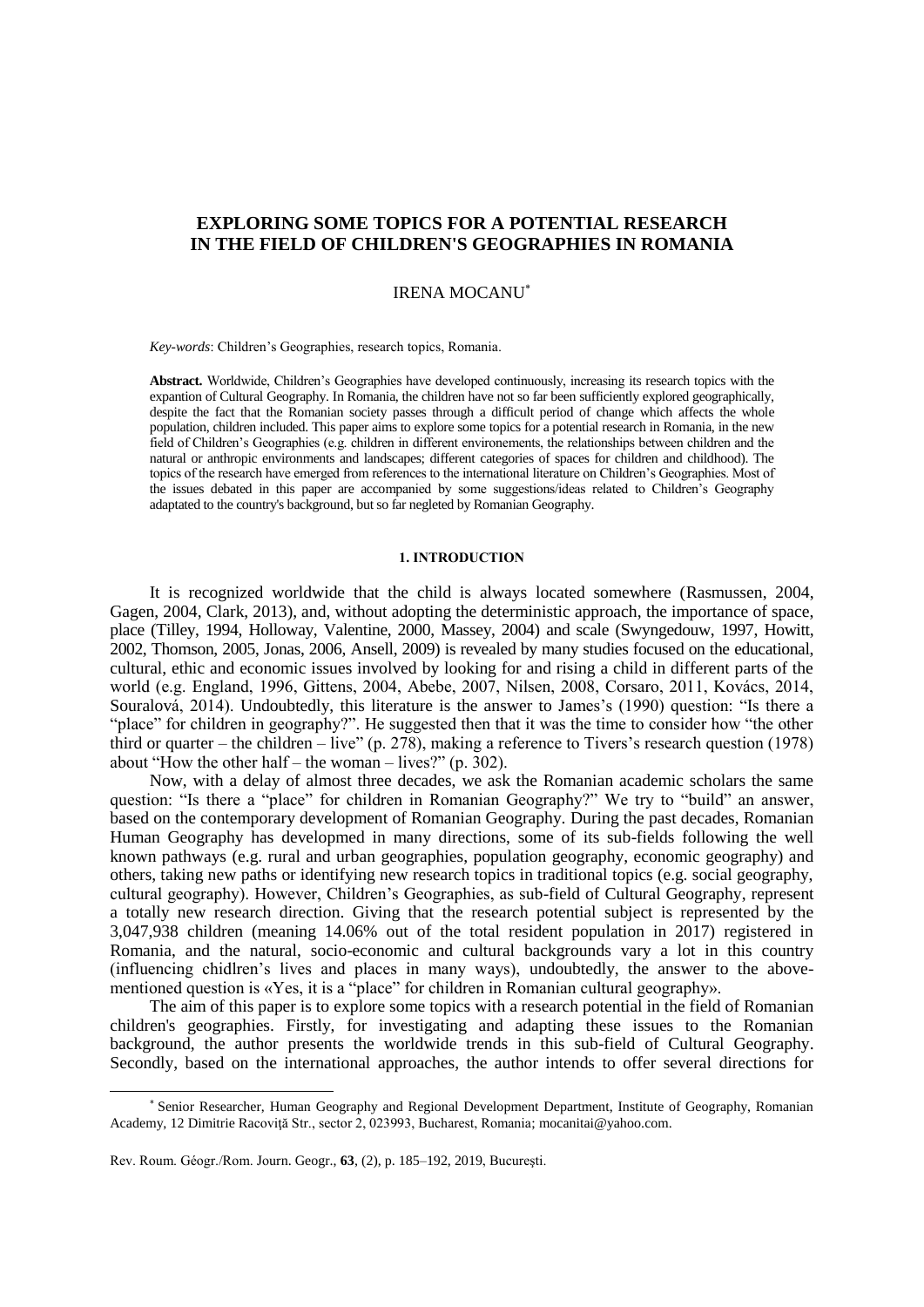future Romanian children's geographies. Thus, the last part of the paper cummulates some indicative approaches in terms of child's temporal and territorial limits, distinctive categories of children, categories of spaces for children and childhood, etc.

# **2. CHILDREN'S GEOGRAPHIES – A SUB-FIELD OF CULTURAL GEOGRAPHY**

People and land the world over are characterised by inumerable cultural differences (Jordan-Bychkov *et al.*, 2006) and an entire sub-field of Human Geography. E.g. Cultural Geography is devoted to the study of these differences. It focusses on the way in which different peoples and processes come together in particular places, how they interact and how those places change meanings for people (Crang, 1998). Cultural Geography aims to explain cultural change in different geographical settings, from the political to the economic ones (e.g. production and consumption of landscapes), from sexuality, gender to race and nationality (Mitchel, 2000).

In time, Cultural Geography studies have emerged as an alternative to environmental determinism (Ratzel, 1882, 1891, Semple, 1911*,* Huntington, 1911, 1913), a concept which held a central if not dominant position within Geography only during the early part of the twentieth century, though some of its traces date back to Greek and Arabic civilizations. As an alternative to the idea that the natural environment, at scales ranging from the individual to societies, shapes the human development across various domains (Johnston, 2017), Cultural Geography focuses on cultural landscapes (Sauer, 1925). The traditional Cultural Geography (Fig. 1) was not called "traditional" until 'it' became the focus or subject of scholarly critique (Schein, 2004). Since the 1980s, Cultural Geographers started engaging with many significant ways in which they recast Cultural Geography, through feminist, behavioral and gender geographies (New Cultural geography). Through this new broad range of pathways, Culture finished being conceived simply as a way of shaping the natural landscape, but it has evolved, making differences in everybody's life and everyday places (e.g. ethnicity, disability, cultural and religious practices).



Fig. 1 – Cultural Geography – the dynamic of concepts and scientific interests.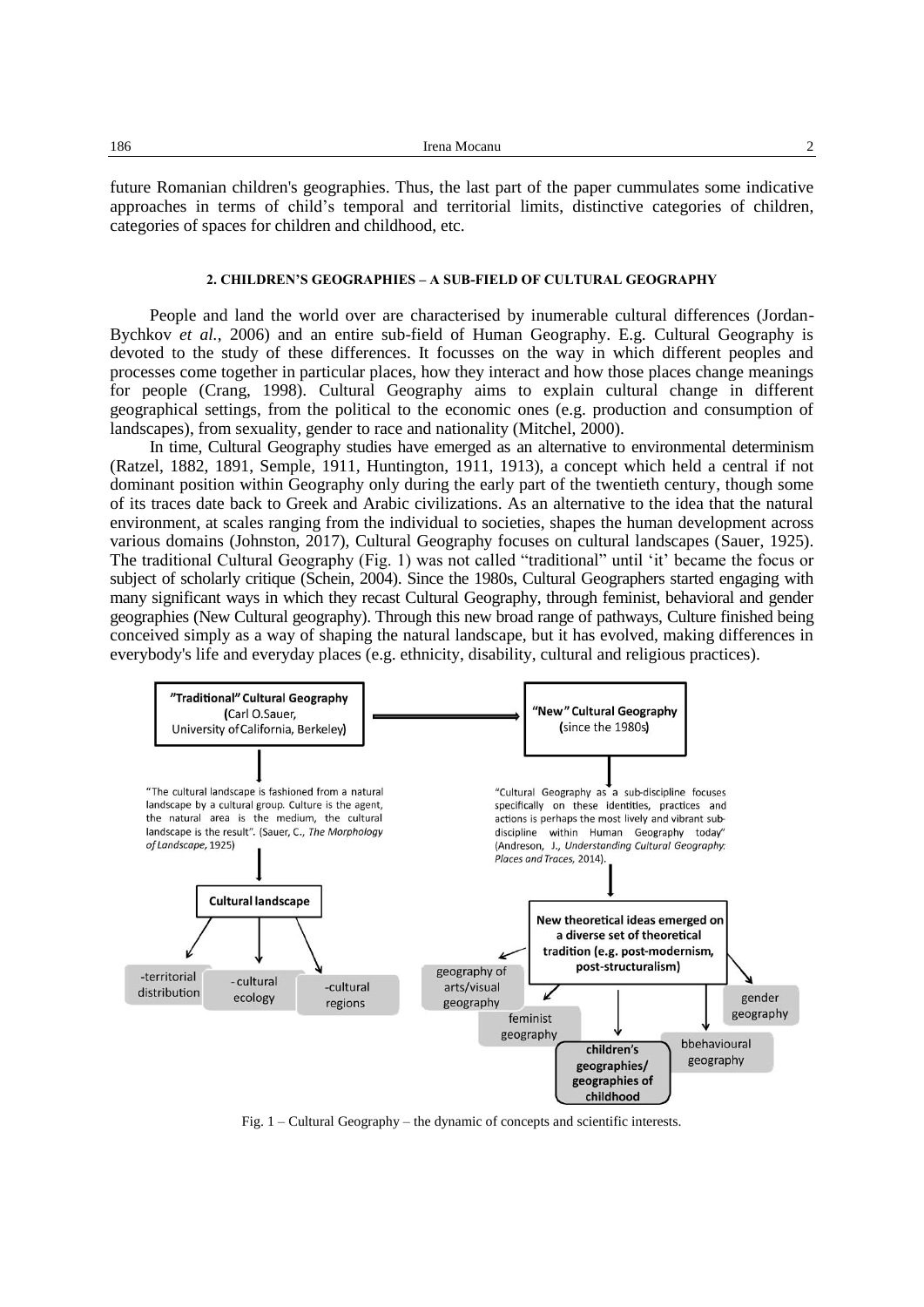Despite the fact that the child is organized as both a spatial and temporal variable, it has not been a major focus of research in Geography (Holloway, 1998), but gradually, the interest for child's geographies started increasing, two sub-fields of Cultural Geography being developed: Children's Geographies and Geographies of Childhood (Fig. 2). The worldwide geographical literature focussed on children, childhood and their territorial approach shows the blurred distinction between Children's Geographies and the Geographies of Childhood, despite the fact that the two sub-fields of Cultural Geography remain affiliated by research subject: children and their childhood.

The Geographies of Childhood focuses on the multiple ways in which society thinks about the idea of childhood and how this society acts on children's lives and influences them in diverse places and times. Childhood is a socially constructed phenomenon (James and Prout, 1997, James *et al.*, 1998, Holloway and Valentine, 2000). In a traditional way, childhood is approached by emphasizing the various stages of children development (Oakley, 1994), and in the way of the new social investigation, it is studied from two perspectives: (1) as social construction which varies with place and time (Prout and James, 1990), and (2) in which the child is studied as active social actor, as beings with its own rights rather than as pre-adult becoming (Uprichard, 2008, Morrow, 2011) and having a social agency.

As a sub-field of Cultural Geography, Children's Geographies deal with the study of places and spaces of children's lives, with children's experiences of playing, living and learning (Holloway and Valentine, 2000), participating in different "micro-" and "macro-"political engagements (Skelton*,* 2013, Kallio and Häkli*,* 2013), involving themselves in community development and environmental care (Hart, 1997).



Fig. 2 – Children's Geographies – different research topics approached in the international literature.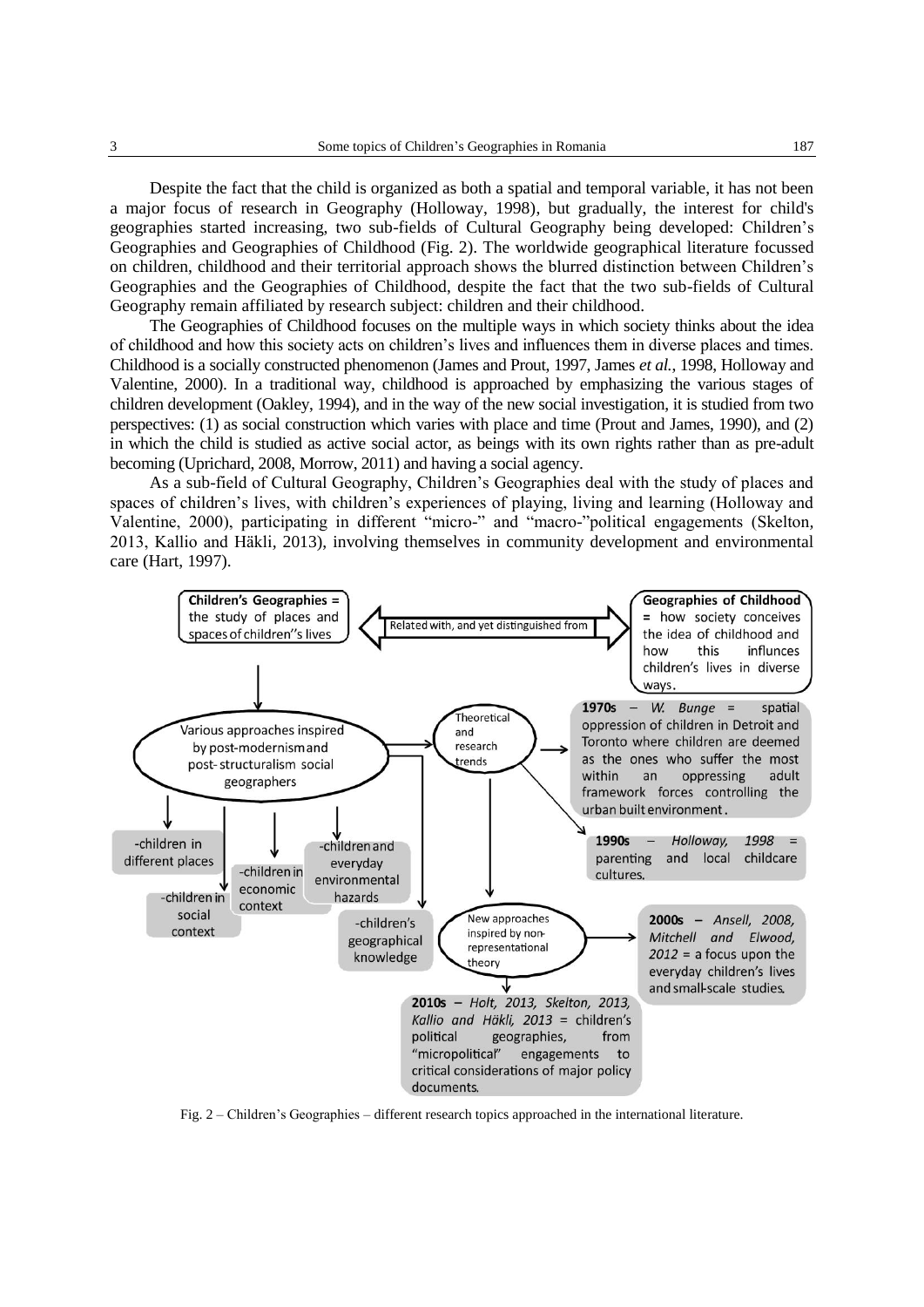Children's Geographies represent a research field which involves the study on and with children, they having unique characteristics and representing a distinct and significant demographic category (James, 1990). In the early 1970s, Bungé (1973) identified the need to include children in geographical studies. In his researches, Bungé considered children as one of the largest minority, he focusing his scientific interest on the environmental forces which influenced children's lives. The need for Cultural Geography to engage more with Children's Geographies was highlighted especially in the early 1990s (James, 1990, Ward, 1990, Winchester, 1991, Philo, 1992) and since then, Children's Geographies are "broadly sympathetic to cultural geographic themes" (Gagen, 2004, p. 406). Discussing the paper published by Ward (1990), Philo (1992) argued on the theoretical affinities with Cultural Geography and identified also some themes that resonate with Cultural Geography (e.g. the ways in which space and place are entangled in the lives of all manner of 'other' human groupings, children included).

### **3. EXPLORING POTENTIAL TOPICS EMBEDDED BY ROMANIAN CHILDREN'S GEOGRAPHIES**

Children's Geographies, as sub-field of Cultural Geography, represent a totally new research direction in Romania. The discussion about topics for potential research embedded by Children's Geographies is structured following the main research trends emerged from the worldwide literature on Children's Geographies.

The child, as scientific concern for researchers activating in Children's Geographies, but also as person, presents some *temporal limits*. In publications focused on this topic, two types of temporal limits are identified: biological (defined by chronological age) and historical (the child has been perceived firstly, as a passive research "object" and, after that, as an active research "subject" (James, 1998 quoted by Holloway and Valentine, 2000). In the international literature, the authors who debated on childhood and child (e.g. Ariès 1962, Jenks, 1996 quoted by Holloway and Valentine, 2000) wondered when the notions of childhood and child were "invented". Ariès (1960, 1982), studying medieval arts, concluded that in the Middle Ages children were regarded as little adults, an interpretation criticized by Gittens (2004) and Corsaro (2011), and only during the Enlightenment did the concepts of childhood and child started to be more frequent. The changes in the perceptions of child and childhood were more numerous starting from the 1970s and the 1980s (James, 2009), with the launching of the International Year of the Child in 1979, since "the new notion about children and childhood focused on the collective actions of children with adults and with each other" (Norozi and Moen, 2016, p. 77). The temporal limits of childhood vary from time to time in the very same society or in different societies (Norozi and Moen, 2016). Thus, the Romanian researchers in the field of Children's Geographies could approach the issue of temporal limits at different periods and spaces: e.g. in distinct rural or urban settlements/households/homes/families, during certain historical periods such as the inter-war period, or before and after 1989. The school/high school enrollment, the first unaccompanied journey (what/where was that journey?), the first own decisions concerning her/his own everyday or general existence are only few hallmarks which could delimit the childhood from adolescence. For example, it would be challenging to study the interactions between the Romanian children with private and public local places, they depending not only on culture, time, but also on circumstances (Norozi and Moen, 2016).

Jenks (1996) operates with two distinctive *categories of children*: Dionysian ("the little devil", p. 62) and Apollonian ("the little angel", p. 64). These were differentiated by "the same spatial ideology" (Holloway and Valentine, 2000) according to which children's place is at home, while other places (e.g. public places such as the street) exposed them to risk. The Romanian categories of "Dionysian" and "Apollonian" children are approached such as they result from ones of the greatest works of Romanian literature. E.g. Nică boy, the hero from *Childhood Memories* (*Amintiri din*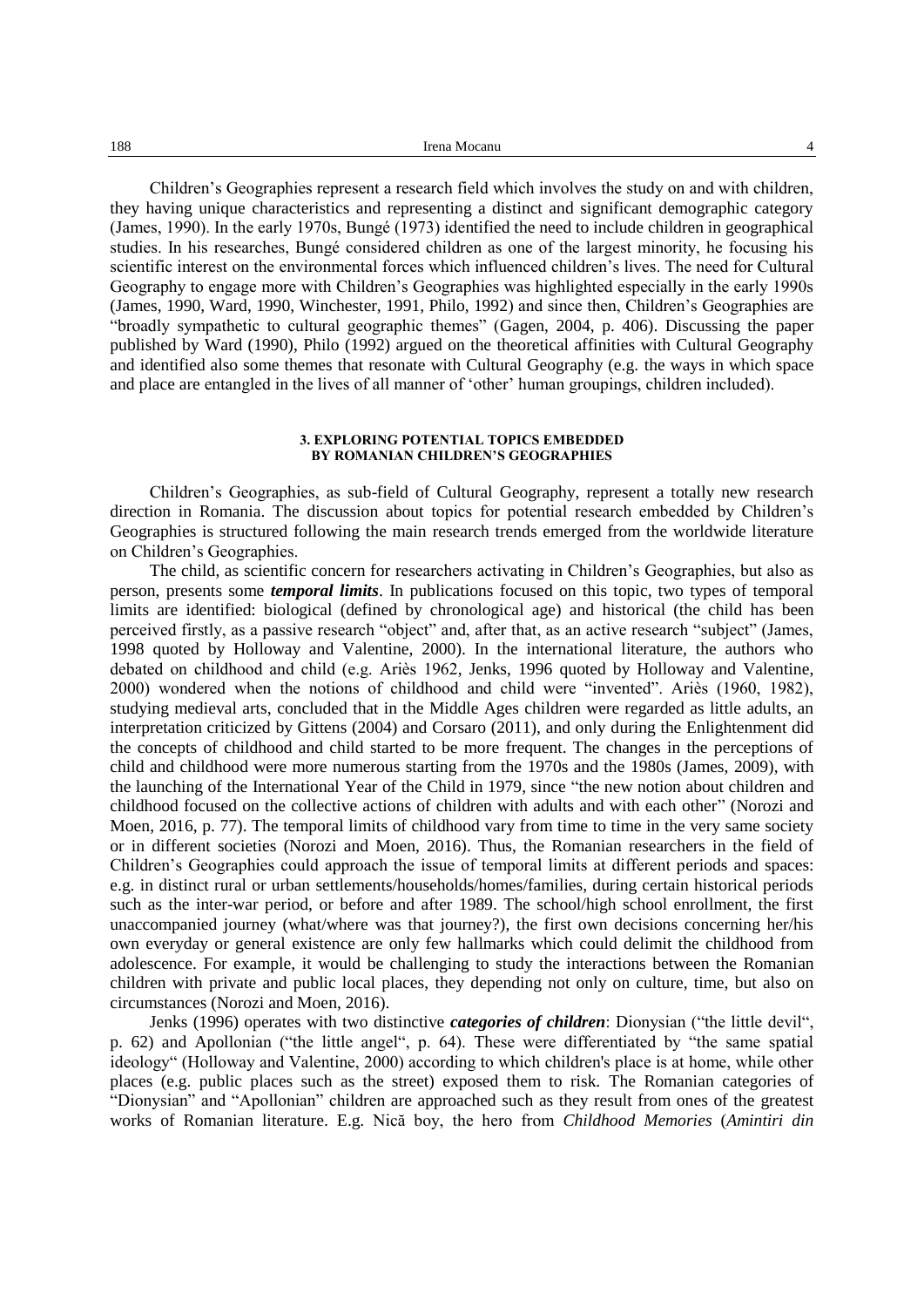*copilărie*) by Ion Creangă, may be labeled as a Dionysian child, who lived, played and studied in a 19th century Romanian village; the same type of child is Panait Istrati's boy-character, who spent his childhood in a Romanian sub-urban space at the end of the 19<sup>th</sup>-century (Brăila); the girls-characters from the novel *At the Medeleni* (*La Medeleni)* by Ionel Teodoreanu represent both types of children (according to her father, Olguta is an "angelic devil" and Monica is the embodiment of the Apollonian child), they studied in an urban school, played and spent their childhood in both urban and rural environments, also interacting with outlying geographical spaces (e.g. France); during the '30s of the 20th century, the interactions between child and rural labour, school and the other family members were mirrored in the Moromete family, in which Niculae is the main character; at the same period, the child Mircea Eliade lived, spent his childhood in an intellectual family and studied in a prestigious Capital City high school. This short analysis may be continued by some detailed studies of children and childhood described by other Romanian literature authors (e.g., I.L. Caragiale, Lucian Blaga, Barbu Ştefănescu Delavrancea, Titiana Nica Ţene). These two categories of children could constitute an interesting topic for a potential research, especially related to the issue of "social agency".

Worldwide, a very actual and great potential for research in Children's Geographies is the *issue of "agency"*. We would mention that, for an individual, having an "agency" means having the capacity to act independently and to make his own free choices; reversely, "structure" in social science, represents those factors (e.g. social classes, ethnicity) which limit, or have a determinant influence on the agency. The geographical research with children and youth as having "social agency", is considered a progress for international Children's Geographies and the Geography of Childhood. Authors, such as Oswald (2013), studied the important changes registered in recent decades in children's everyday lives, as a consequence of new internet, mobile technologies and other forms of globalization, all these in the perspective of children's agency. Other authors (e.g. Carr, 2011), Schänzel and Smith (2014), Schänzel and Carr (2015) and Seymour (2015) looked into the issue of agency in movement, travel and leisure activities beyond one's home. May the issue of child's "agency" constitute a topic for geographical research in Romania? A possible answer may result from the great diversity of geographical and socio-economic backgrounds in which children's every-day life is unfolding. For example, the issue of agency is important and interesting to be studied in the case of children living in many Romanian rural areas, where boys and girls have important roles in household and family activities and productivity: the involvement is their own choice in some cases, but in many others it is the "structure" – the family, the economic and social factors – that enforces this reality, impacting children's agency in terms of school and play choices.

Arguing about the children and youth with or without agency, the Romanian geographers would find a fruitful research topic in *debating on the scale* of studies of children and childhood and also on the importance and relevance of choosing a micro- or a macro-scale of analysis. In all the domains of activity, the scale of analysis supposes a geographical approach for "ordering the world" (Herod and Wright, 2002, p. 5 quoted by Ansell, 2009), despite the fact that the concept of scale in Human Geography has been profoundly transformed over the last decades and yet there is no consensus today on what is meant by the term, or how it should be operationalized (Marston *et al.*, 2005). Worldwide, many studies on empirical and theoretical research on the scale were published (e.g. Bird, 1956, Holly, 1978, Howitt, 1993 and 2002, Herod and Wright, 2002, Marston *et al.*, 2005, Ansell, 2009) leading to some ideas which may be useful for some potential Romanian studies on Children's Geographies and the Geography of Childhood: the metaphor of Russian Matryoshka dolls (Herod and Wright, 2002, who explain that the dolls and scales fit together in one and only one way; a geographic study on child or childhood is understood very differently when examined at rural or urban community, regional, national or global scales (Jennings *et al.*, 2006); approaches to scale in terms of three facets: size, level and relation (Howitt, 2002). Nowadays, thinking about scale in terms of hierarchical arrangement, or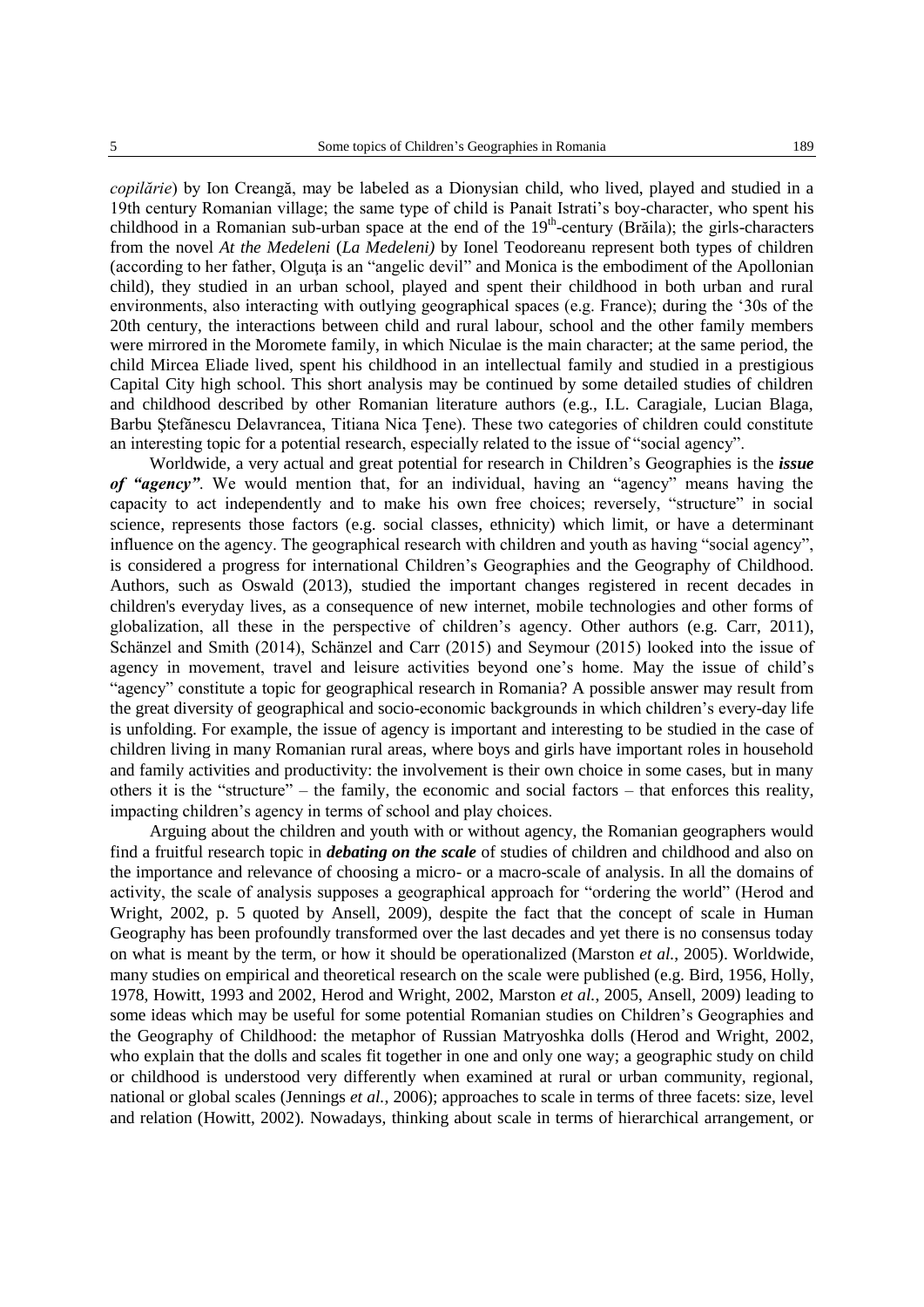as being dominated by "dualistic association of local and global" (Ansell, 2009, p. 10) suffers a change: scale is viewed as bounding the space, Marston *et al.* (2005) proposing to eliminate the scale as a concept in Human Geography. Studying the relevance of a territorial level or another, highlighting the types and the intensity of relations established between children and between children and their living, studying and playing places may be some fruitful and sorted research topic in Romanian children's geographies.

The issue related to *categories of spaces for children and childhood* (the so-called "every-day spaces" by Holloway and Valentine (2000) or the "particular spaces" by Gagen (2004), identified and approach in the international geographical literature, are: the home, the school, the playground, the city and the countryside, street. The deep-going study of each of them could constitute a research topic for Romanian human geographers and even for those interested in Physical Geography, the multidisciplinary research being more appropriate (e.g. the diverse effects of landslides, summer or winter extreme climatic phenomena, floods, etc. on the every-day spaces of children), e.g. the educational system is central to the geographies of children and young people and to the organization of much family life, also playing a central role in shaping social identities (Collins and Coleman, 2008). The schools and kindergartens, as main institutions of education, are the places where Romanian children spend a considerable time in their day-to-day lives (e.g. 4–10 hours/day). Their geographical location could constitute a topic for a potential research: children's safety inside the schools and kindergartens located in some vulnerable areas (e.g. bio-physical and socio-economic vulnerability resulted from natural and human events), the opportunity for pupils to interact with local natural and cultural/historical situations (e.g. types of outdoor activities aiming to increase children's geographical knowledge are offered by schools and kindergartens located in different relief steps), the material and technical endowment depends largely upon the schools' and kindergartens' geographical location (generally, isolated rural and urban educational units are disadvantaged in terms of endowment and the educational process is suffering). The territorial differences between the places where children play (in terms of typology, security, equipments, etc.) may constitute another topic for potential research in the field of children's geographies in Romanian.

#### **4. CONCLUSIONS**

Children's Geographies could constitute a very fruitful filled of research for Romanian geographers through numerous and diverse topics, such as: the very complex issues related to children and the diverse contexts in which they live, learn, play, travel, etc.; cultural and economic ways/models of parenting in different territorial backgrounds; children's consumption (of food, information, cultural products, etc.) in different types of communities; natural hazards in relation with chidlren's geographical knowledge and their relationships/interactions with natural or anthropic environments and landscapes; children in different environments (e.g. cities and villages, home, schools, playgrounds), differences between children and their distinct features (e.g. children living in rural and urban settlements, those living in houses with courtyard, or in blocks of flats), etc.

The topics related to Children's Geographies which could be valorized by the Romanian researchers through a detailed research in studies, papers and books. Some of the topics present a high potential for theoretical approaches, such as the territorial scale in studies of children and childhood, while others would be valorized by applicative studies (e.g. different categories of spaces for children and childhood). The natural, socio-economic, cultural, historical changes could represent powerful driving-forces in shaping children's lives, but also opportunities for developing multidisciplinary research, which seem to be more appropriate for study and offer some useful and adapted solutions to detected issues.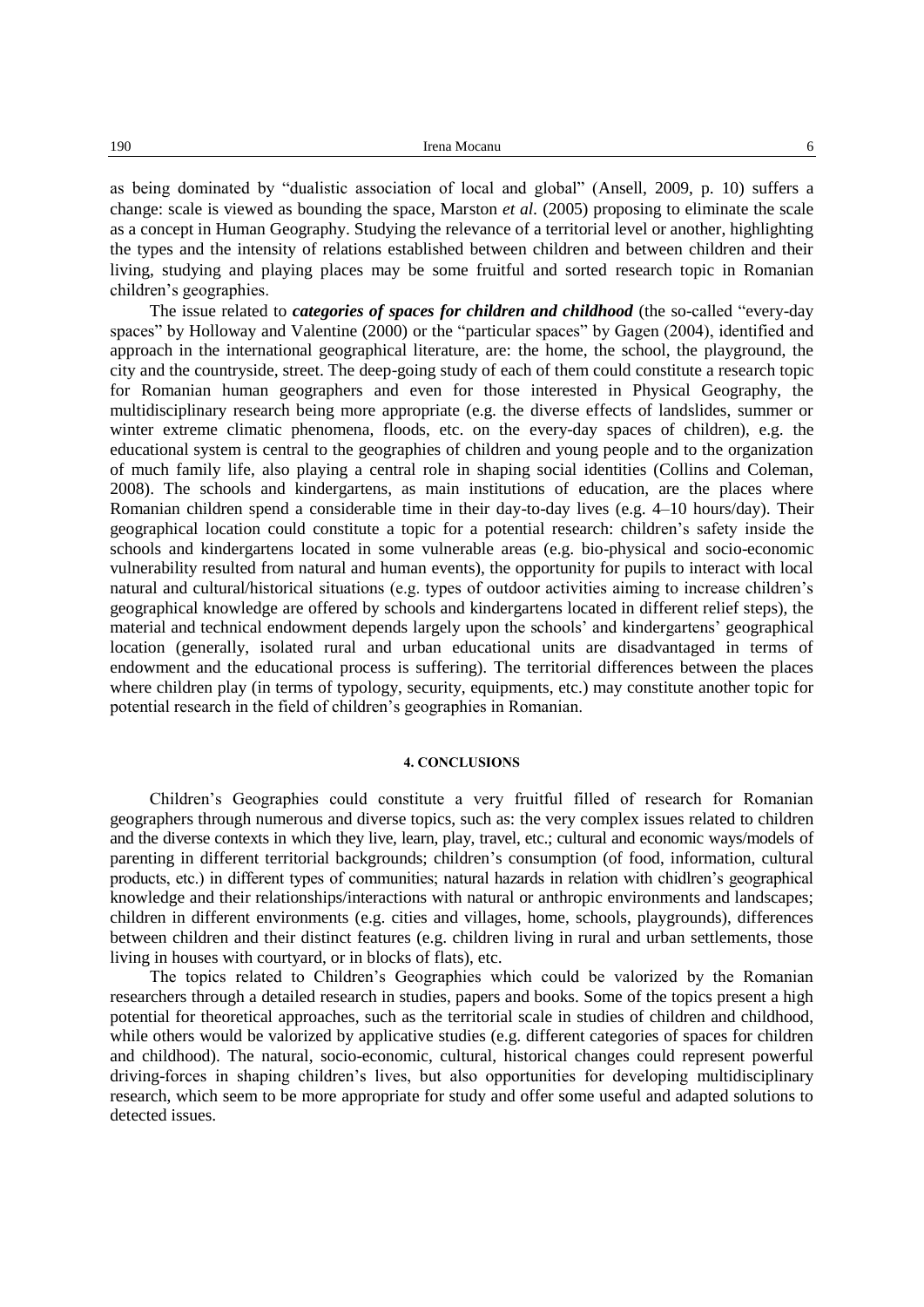#### **REFERENCES**

- Abebe, T. (2007), *Changing livelihoods, changing childhoods: patterns of children's work in rural southern Ethiopia*, Chidren's Geographies, **5**, *1*–*2*, pp. 77–94.
- Ansell, N. (2009), *Childhood and the politics of scale: descaling children's geographies?,* Progress in Human Geography, **33**, *2*, pp. 190–209.
- Ariès, P. (1960), *L'Enfant et la vie familiale sous l'Ancien Régime*, Plon, Paris.
- Ariès, P. (1982), *The discovery of childhood*, in C. Jenks (Ed.), *The sociology of childhood. Essential readings*. Batsford: Academic and Educational Ltd., pp. 27–41.
- Bird, J, (1956), *Scale in regional geography*, Geography, **41**, pp. 25–38.

Bungé, W. (1971), *Fitzgerald: Geography of a Revolution,* Cambridge MA: Schenkman.

- Bungé, W. (1973), *The Geography*, The Professional Geographers, **25**, *4*, pp. 331–337.
- Bungé, W., Bordessa, R. (1975), *The Canadian Alternative: Survival, Expeditions and Urban Change,* Geographical Monographs, **2**, Toronto, York University.
- Carr, N. (2011), *Children's and Families' Holiday Experience,* London: Routledge.
- Clark, A. (2013), *Children in and out of place*, in A. Clark (Ed.), Childhood in context (2nd ed.). UK: Policy Press/The Open University, pp. 1–52
- Collins, D., Coleman, T. (2008), *Social Geographies of Education: Looking Within, and Beyond, School Boundaries*, Geography Compass, **2**, pp. 281–299.
- Corsaro, W. A. (2011), *Historical views of childhood and children*, in W.A Corsaro (Ed.), *The sociology of childhood.* Thousand Oaks, US: SAGE Publications, pp. 67–89.
- Crang, M. (1998), *Cultural geography*. Psychology Press.
- England, K. (ed.) (1996), *Who will mind the baby? Geographies of child care and working mothers*. London: Routledge.
- Gagen, E. (2004), *Landscapes of Childhood*, in: A Companion to Cultural geography, James S. Duncan, Nuala C. Johnson, and Richard H. Schein (eds.), Blackwell Publishing Ltd.
- Gittens, D. (2004), *The historical construction of childhood*, in M. J. Kehily (Ed.), *An Introduction to childhood studies*, OpenUniversity Press, pp. 25–38.
- Hart, R. (1997), *Children's Participation: The theory and practice of involving young citizens in community development and environmental care*. New York: UNICEF.
- Hart, R. (1979), *Children's Experience of Place*, New York, Irvington.
- Herod, A., Wright, M. W. (2002), *Placing scale: an introduction*, in A. Herod and M.W. Wright (eds.) Geographies of power: placing scale, Blackwell, Oxford, pp. 1–14.
- Holloway, S. L. (1998), *Local Childcare Cultures: Moral geographies of mothering and the social organization of pre-school education,* Gender, Place & Culture, **5**, *1*, pp. 29–53*.*
- Holloway, S. L., Valentine, G. (2000), *Children's geographies and the new social studies of childhood*, in S. L. Holloway and G.Valentine, (eds.), Children's Geographies: Playing, Living, Learning, Routledge, London.
- Holly, B. (1978), *The problem of scale in time-space research*, in T. Carlstein, D. Parkes and N. Thrift **(**eds.) Time and regional dynamics, Edward Arnold, London, pp. 1–18.
- Holt, L. (2011), *Geographies of children, youth and families: disentangling the socio-spatial contexts of young people across the globalizing world,* in L. Holt (ed.) Geographies of Children, Youth and families: An International Perspective, Routledge.
- Holt, L. (2013), *Exploring the emergence of the subject in power: infant geographies*, Environment and Planning D: Society and Space, **31**, *4*, pp. 645–663.
- Howitt, R. (2002), *Scale and the other: Levinas and geography*, Geoforum, **33**, p. 299–313.
- Howitt, R. (1993), 'A world in a grain of sand': towards a reconceptualization of geographical scale, Australian Geographer, **24**, p. 33–44.
- Huntington, E. (1911), *Palestine and Its Transformation*, Boston New York, Houghton Mifflin Company.
- Huntington, E. (1913), *Changes of Climate and History*, The American Historical Review, **18**, *2*, pp. 213–232.
- James, A., Jenks C., Prout, A. (1998), *Theorizing Childhood*, Cambridge: Polity Press.
- James, A., Prout, A. (1997), (eds.), *Constructing and Reconstructing Childhood*, Contemporary Issues in the Sociological Study of Childhood. London, Palmer Press.
- James, S. (1990), *Is there a 'place' for children in geography?*, Area*,* **22**, pp. 278–83.
- Jenks, C. (1996), *Childhood*, London: Routledge.
- Jenks, C. (2004), *Constructing childhood sociologically*, in M. J. Kehily (Ed.), *An introduction to childhood studies.* Open University Press, pp. 77–95.
- Jennings, J., Aitken, S., Lopez Estrada, S., Fernandez, A. (2006), *Learning and earning: relational scales of children's work*, Area, **38**, *3*, pp. 231–239.
- Johnston T. (2017), *Environmental Determinism*, in The International Encyclopedia of Geography. People, the Earth, Environment and Technology, American Association of Geographers, [http://onlinelibrary.wiley.com/doi/](http://onlinelibrary.wiley.com/doi/10.1002/9781118786352.wbieg0353/abstract;jsessionid=AD6F8808B5E191ACF627243AEEED1D37.f03t02) [10.1002/9781118786352.wbieg0353/abstract;jsessionid=AD6F8808B5E191ACF627243AEEED1D37.f03t02.](http://onlinelibrary.wiley.com/doi/10.1002/9781118786352.wbieg0353/abstract;jsessionid=AD6F8808B5E191ACF627243AEEED1D37.f03t02)